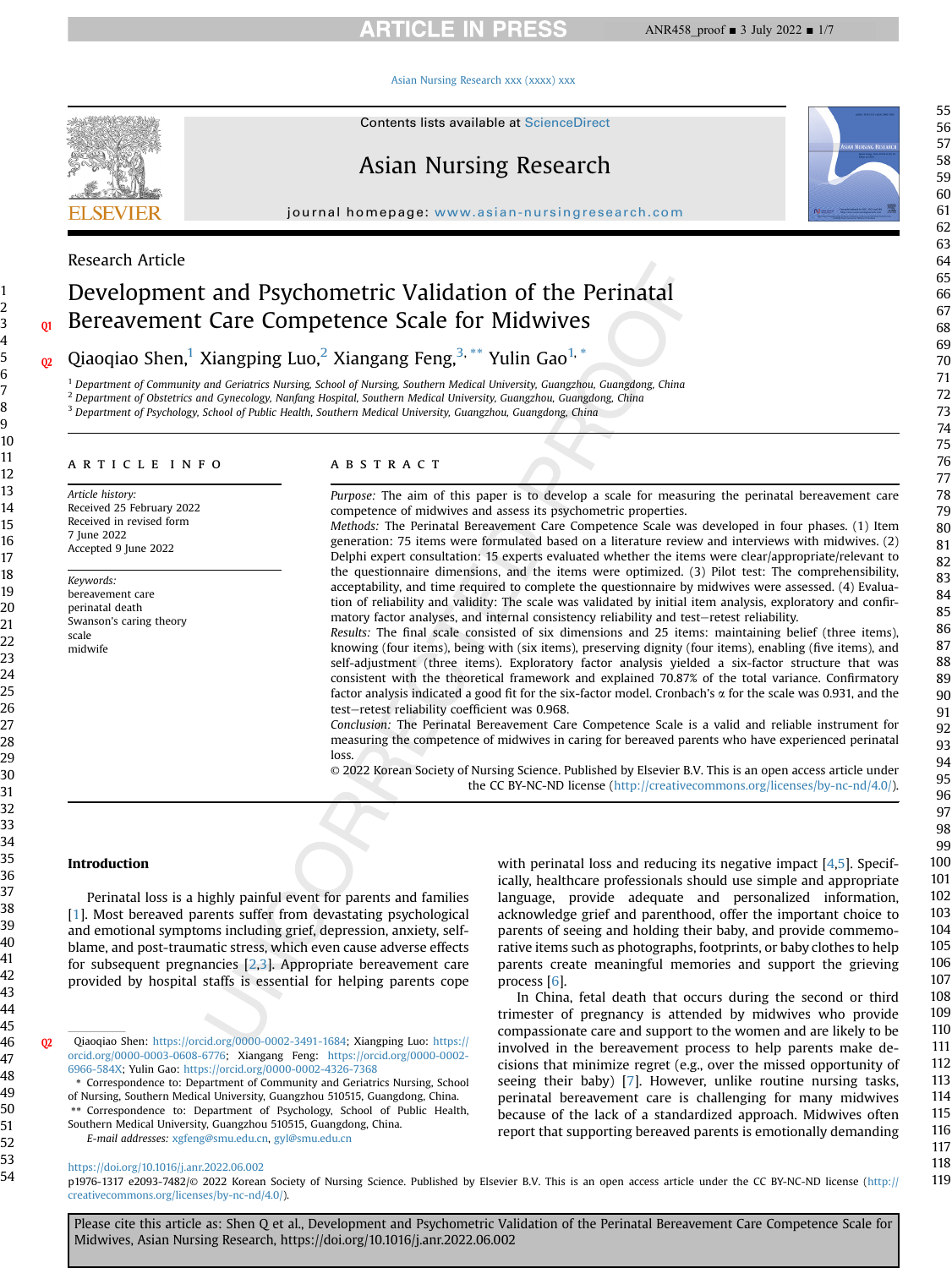and stressful, and in some situations, they may experience a sense of personal failure accompanied by guilt and helplessness if they feel that they are unable to provide adequate assistance [[8](#page-6-7)]. This can have serious consequences such as emotional burnout, selfdoubt, and even professional resignation [\[9,](#page-6-8)[10](#page-6-9)]. Moreover, the emotional pain of grieving parents can be exacerbated when midwives cannot meet their needs for bereavement services [\[11](#page-6-10)]. Therefore, improving midwives' ability to provide perinatal bereavement care is important not only for the psychological wellbeing of the parents but also for midwives' career development.

Swanson's Caring Theory can serve as a guide for healthcare professionals offering care to parents who have experienced pregnancy loss  $[12]$  $[12]$ . The theory encompasses five processes:  $(1)$ "maintaining belief," which refers to conveying confidence and faith that the bereaved parents can get through perinatal loss and face a meaningful future; (2) ''knowing,'' which is trying to understand the meaning of perinatal death for the women and assessing their partners' perspective and family support; (3) ''being with," which includes simply being there, sharing grief feelings, and conveying ongoing availability without burdening the bereaved parents; (4) "doing for," which is anticipating and meeting bereaved parents' needs, with a focus on protecting them from harm and protecting their dignity; and (5) "enabling," which is facilitating the bereaved parents' capacity to grow using professional knowledge and information and helping them focus on important issues and generating alternatives [[13](#page-6-12)[,14\]](#page-6-13).

Up to now, there have been few studies examining Asian midwives' performance when caring for parents suffering pregnancy loss. A qualitative study in China has shown that most midwives experienced negative feelings when supporting bereaved parents, some were able to provide support through empathetic nursing, while others adopted negative coping strategies such as avoiding in-depth communication with the parents [\[15](#page-6-14)]. As we know, a cross-sectional survey can effectively identify midwives' shortcomings in perinatal bereavement care and may be useful for developing strategies to increase their competence, which is not addressed by existing instruments. For example, a self-report questionnaire on nurses' attitudes toward perinatal bereavement care was developed  $[16]$  $[16]$ , but there was no confirmatory factor analysis (CFA) in different samples to validate the factor structure. Recently, an instrument that includes four independent subscales, i.e., bereavement support knowledge, skills, self-awareness, and organizational support, was developed [\[17\]](#page-6-16); however, the subscales are difficult to be synthesized to measure midwives' comprehensive competence of perinatal bereavement care due to duplication of some items.

In the present study, we developed Perinatal Bereavement Care Competence Scale (PBCCS) based on Swanson's Caring Theory and evaluated the validity and reliability of this scale in a cohort of midwives from different hospitals in China.

# Methods

This study had four phases: (1) item generation and scale construction; (2) expert panel review; (3) small-scale pilot study; and (4) large-scale reliability and validity testing.

#### Phase 1: Item generation

Using Swanson's Caring Theory as a guide, the basic framework of the PBCCS was established through semi-structured interviews with midwives and a literature review. To explore the feelings and perceived competency status of midwives in China providing bereavement care for parents who have experienced perinatal loss, we interviewed 18 midwives from 11 grade 3A hospitals in Guangdong, China. We found that some midwives had maladaptive negative emotions that caused them to feel overwhelmed, so they distanced themselves from grieving parents [[15\]](#page-6-14). Accordingly, we included "self-adjustment" as a dimension of the PBCCS. At the same time, we extracted specific items from five evidence-based guidelines for perinatal bereavement care through systematic quality appraisal [\[18](#page-6-17)]. We generated an initial pool of 75 items. Based on discussions among the authors, some items were removed because they were unclear, repetitive, or did not align with Chinese culture. The remaining 64 items were grouped into six dimensions including "maintaining belief" (four items), "knowing" (eight items), "being with" (13 items), "doing for" (18 items), "enabling" (15 items), and "self-adjustment" (six items).

#### Phase 2: Delphi expert consultation

A group of experts including nine midwifery experts, five clinical psychologists, and one hospice care expert was convened by email invitation; all had the title of senior deputy and over 10 years of professional experience. The experts were asked to rate the importance of each item on a 5-point scale ranging from 1 (extremely unimportant) to 5 (extremely important) after discussing whether the item was clear or appropriate and listing the specific reasons and suggestions for revision. After two rounds of expert consultation, items that met any of the following criteria were deleted  $[19]$  $[19]$ : (1) average importance score  $\langle 4; (2) \rangle$  full score ratio <0.2; and (3) variation coefficient >0.2. We also optimized the dimensions and specific items of the scale based on the experts' opinions. For example, the items ("effectively evaluating parents' expectations of pregnancy and parenthood" and "effectively evaluating the level of family support received by bereaved mothers") were added to the "knowing" dimension; and an item ("making bereavement care plans with the parents") in the "doing for" dimension was deleted as recommended by the clinical midwifery experts because there are no specific bereavement care plans and no timeline for midwives to accomplish this work in clinical practice. Two items ("if requested, providing additional resources that are in line with the bereaved parents' religious beliefs" and "if requested, providing additional resources that are in line with the bereaved parents' customs and habits") in the "doing for" dimension were merged into a single item ("if requested, providing additional resources that meet the bereaved parents' religious and social custom needs"). The experts suggested changing the expression of some items to improve their comprehensibility. Ultimately, two items were added, 16 were deleted, and four were merged, yielding 46 items for the questionnaire.

## Phase 3: Pilot study

We invited 16 midwives from grade 3A hospitals to offer their perspectives regarding the ease of completion, comprehensibility, clarity, and acceptability of the questionnaire, with the items adjusted and revised accordingly. The midwives thought five items should be modified because they lacked clarity. For example, they thought that the item "keeping appropriate silence in due course" was ambiguous because it was unclear what was meant by "due course." The item was therefore reworded as "keeping appropriate silence when communicating with bereaved parents." The revised version of the questionnaire was further tested in different midwives until no further problems were identified. In general, the questionnaire was easy to complete and took about  $5-10$  min.

Please cite this article as: Shen Q et al., Development and Psychometric Validation of the Perinatal Bereavement Care Competence Scale for Midwives, Asian Nursing Research, https://doi.org/10.1016/j.anr.2022.06.002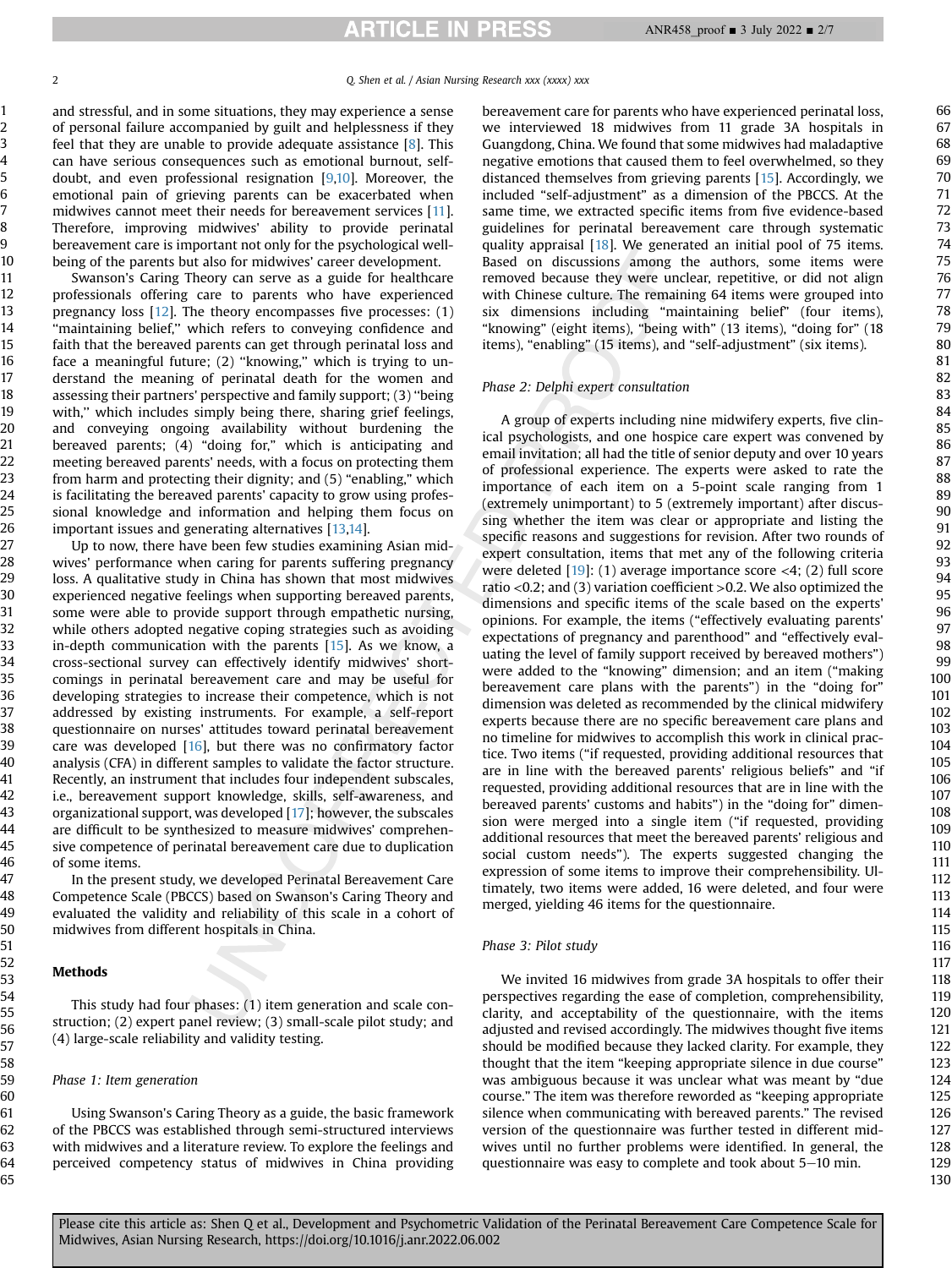Q. Shen et al. / Asian Nursing Research xxx (xxxx) xxx 3

#### Phase 4: Validity and reliability testing

To assess the validity and reliability of the scale, midwives were recruited from different hospitals by convenience sampling from September to November 2020. Midwives who worked in delivery rooms and consented to participate in the study were included; those who had no experience in perinatal death were excluded. We used Wenjuanxing ([www.wjx.cn](http://www.wjx.cn)), a reliable investigation website used in China, to design and publish our electronic questionnaire. Participants could click on relevant links to access and complete the questionnaire anonymously and could only do so once using their own electronic devices. To evaluate test-retest reliability, 15 of the participants were selected to complete the questionnaire again 2 weeks later. Some questionnaires with less than 3 minutes to complete or obvious irregularities were deleted. Based on the random splitting method, all valid questionnaires were divided into two equally sized groups: Sample 1 was used for exploratory factor analysis (EFA), and Sample 2 was used to confirm the factor structure of the scale by CFA. The internal consistency reliability and test-retest reliability were also evaluated. For factor analysis, the sample size should be least  $5-10$  times the number of all items [\[20\]](#page-6-19); because the PBCCS had 46 items, the minimum sample size for EFA and CFA was 542, considering that 15% of questionnaires would be invalid.

#### Ethics statement

This study was reviewed by the Institutional Review Board of Southern Medical University (Ethics Committee of Southern Medical University [2020] No. 17). The participants were also informed that completing the questionnaire was voluntary. The data were kept anonymous and were used only for study purposes.

<span id="page-2-0"></span>Table 1 Characteristics of Participants Who Completed the Perinatal Bereavement Care Competence Scale Questionnaire ( $n = 507$ ).

| Variable                                                            | $n(\%)$    |
|---------------------------------------------------------------------|------------|
| Age, years                                                          |            |
| $20 - 29$                                                           | 201 (39.6) |
| $30 - 39$                                                           | 229 (45.2) |
| $40 - 49$                                                           | 66 (13.0)  |
| $50 - 54$                                                           | 11(2.2)    |
| Sex                                                                 |            |
| Male                                                                | 1(0.2)     |
| Female                                                              | 506 (99.8) |
| <b>Educational background</b>                                       |            |
| Secondary specialized school                                        | 6(1.2)     |
| Junior college                                                      | 93 (18.3)  |
| Undergraduate                                                       | 398 (78.5) |
| Master's                                                            | 10(2.0)    |
| Professional title                                                  |            |
| <b>Nurse</b>                                                        | 86 (17.0)  |
| Nurse practitioner                                                  | 200 (39.4) |
| Nurse-in-charge                                                     | 192 (37.9) |
| Associate director nurse                                            | 27(5.3)    |
| Director nurse                                                      | 2(0.4)     |
| Certificate of competency in maternal and infant health care        |            |
| Yes                                                                 | 453 (89.3) |
| N <sub>0</sub>                                                      | 54 (10.7)  |
| Years working in obstetrics department                              |            |
| $<$ 1                                                               | 12(2.4)    |
| $1 - 5$                                                             | 141 (27.8) |
| $6 - 10$                                                            | 149 (29.4) |
| $11 - 15$                                                           | 78 (15.4)  |
| $16 - 20$                                                           | 75 (14.8)  |
| >20                                                                 | 52 (10.3)  |
| Experience of delivery care in perinatal death in the last 3 months |            |
| Yes                                                                 | 220 (43.4) |
| No                                                                  | 287 (56.6) |

#### Data analysis

Data were analyzed using SPSS v22.0 and AMOS v24.0 software (IBM, Armonk, NY, USA). Descriptive statistics were applied to the demographic characteristics of the participants, which are presented as mean  $\pm$  standard deviations and numbers and percentages. Construct validity was assessed by item analysis, EFA, and CFA. In the item analysis phase, items that met any of the following criteria were deleted  $[20]$  $[20]$ : (1) no statistically significant items in a critical ratio; (2) item total correlation (Pearson's correlation coefficient) <0.40; (3) factor loading value <0.40; and (4) items that reduced the overall Cronbach's  $\alpha$  level. EFA was performed to extract common factors in the items by principal component analysis and varimax rotation. The Kaiser-Meyer-Olkin (KMO) and Bartlett's tests were used to assess sampling adequacy for EFA. Combined with the scree plot, one factor with an eigenvalue  $\geq 1.00$ was extracted [[20](#page-6-19)]. CFA with maximum likelihood estimation method was performed to verify the fit of the factor structure

<span id="page-2-1"></span>Table 2 Analysis of the 46 Items of the Perinatal Bereavement Care Competence Scale.

|                         | Item t value | Corrected item<br>total correlation<br>coefficient* | Cronbach's $\alpha$ if item<br>deleted | Factor<br>loading |
|-------------------------|--------------|-----------------------------------------------------|----------------------------------------|-------------------|
| $\mathbf{1}$            | $-3.902$     | 0.243                                               | $\uparrow$                             | 0.209             |
| $\overline{2}$          | $-5.279$     | 0.421                                               | Unchanged                              | 0.407             |
| 3                       | $-4.422$     | 0.411                                               | Unchanged                              | 0.405             |
| $\overline{\mathbf{4}}$ | $-6.267$     | 0.465                                               | $\downarrow$                           | 0.470             |
| 5                       | $-10.086$    | 0.586                                               | $\downarrow$                           | 0.594             |
| 6                       | $-9.967$     | 0.592                                               | $\downarrow$                           | 0.603             |
| 7                       | $-10.289$    | 0.577                                               | T                                      | 0.589             |
| 8                       | $-7.927$     | 0.521                                               |                                        | 0.520             |
| 9                       | $-11.160$    | 0.665                                               |                                        | 0.686             |
| 10                      | $-11.523$    | 0.666                                               |                                        | 0.690             |
| 11                      | $-11.874$    | 0.657                                               |                                        | 0.683             |
| 12                      | $-8.623$     | 0.645                                               |                                        | 0.686             |
| 13                      | $-10.036$    | 0.666                                               |                                        | 0.688             |
| 14                      | $-9.617$     | 0.679                                               |                                        | 0.723             |
| 15                      | $-10.563$    | 0.687                                               |                                        | 0.723             |
| 16                      | $-7.500$     | 0.618                                               |                                        | 0.627             |
| 17                      | $-6.366$     | 0.562                                               |                                        | 0.575             |
| 18                      | $-9.933$     | 0.656                                               | J.                                     | 0.686             |
| 19                      | $-7.766$     | 0.558                                               |                                        | 0.551             |
| 20                      | $-6.666$     | 0.446                                               | Unchanged                              | 0.379             |
| 21                      | $-6.334$     | 0.448                                               | Unchanged                              | 0.392             |
| 22                      | $-7.181$     | 0.489                                               | Unchanged                              | 0.421             |
| 23                      | $-6.866$     | 0.546                                               | ↓                                      | 0.518             |
| 24                      | $-8.770$     | 0.576                                               | $\downarrow$                           | 0.557             |
| 25                      | $-8.186$     | 0.485                                               | T                                      | 0.451             |
| 26                      | $-8.483$     | 0.651                                               |                                        | 0.652             |
| 27                      | $-10.468$    | 0.725                                               |                                        | 0.727             |
| 28                      | $-10.513$    | 0.697                                               |                                        | 0.706             |
| 29                      | $-10.681$    | 0.653                                               | T                                      | 0.656             |
| 30                      | $-10.642$    | 0.678                                               |                                        | 0.693             |
| 31                      | $-10.041$    | 0.643                                               |                                        | 0.656             |
| 32                      | $-8.364$     | 0.646                                               |                                        | 0.646             |
| 33                      | $-11.310$    | 0.710                                               |                                        | 0.721             |
| 34                      | $-8.067$     | 0.605                                               |                                        | 0.594             |
| 35                      | $-9.704$     | 0.585                                               |                                        | 0.564             |
| 36                      | $-7.953$     | 0.520                                               | Unchanged                              | 0.488             |
| 37                      | $-11.847$    | 0.731                                               | $\downarrow$                           | 0.738             |
| 38                      | $-12.590$    | 0.706                                               | $\downarrow$                           | 0.708             |
| 39                      | $-13.204$    | 0.766                                               | T                                      | 0.787             |
| 40                      | $-7.507$     | 0.571                                               | T                                      | 0.565             |
| 41                      | $-9.184$     | 0.683                                               |                                        | 0.701             |
| 42                      | $-10.632$    | 0.696                                               |                                        | 0.711             |
| 43                      | $-9.959$     | 0.700                                               |                                        | 0.710             |
| 44                      | $-10.461$    | 0.595                                               |                                        | 0.585             |
| 45                      | $-10.230$    | 0.594                                               |                                        | 0.585             |
| 46                      | $-10.672$    | 0.584                                               | $\downarrow$                           | 0.579             |

Note: \*All values were significant at  $p < 0.001$ ;  $\downarrow$ / $\uparrow$  decrease/increase in Cronbach's a upon deletion of the item.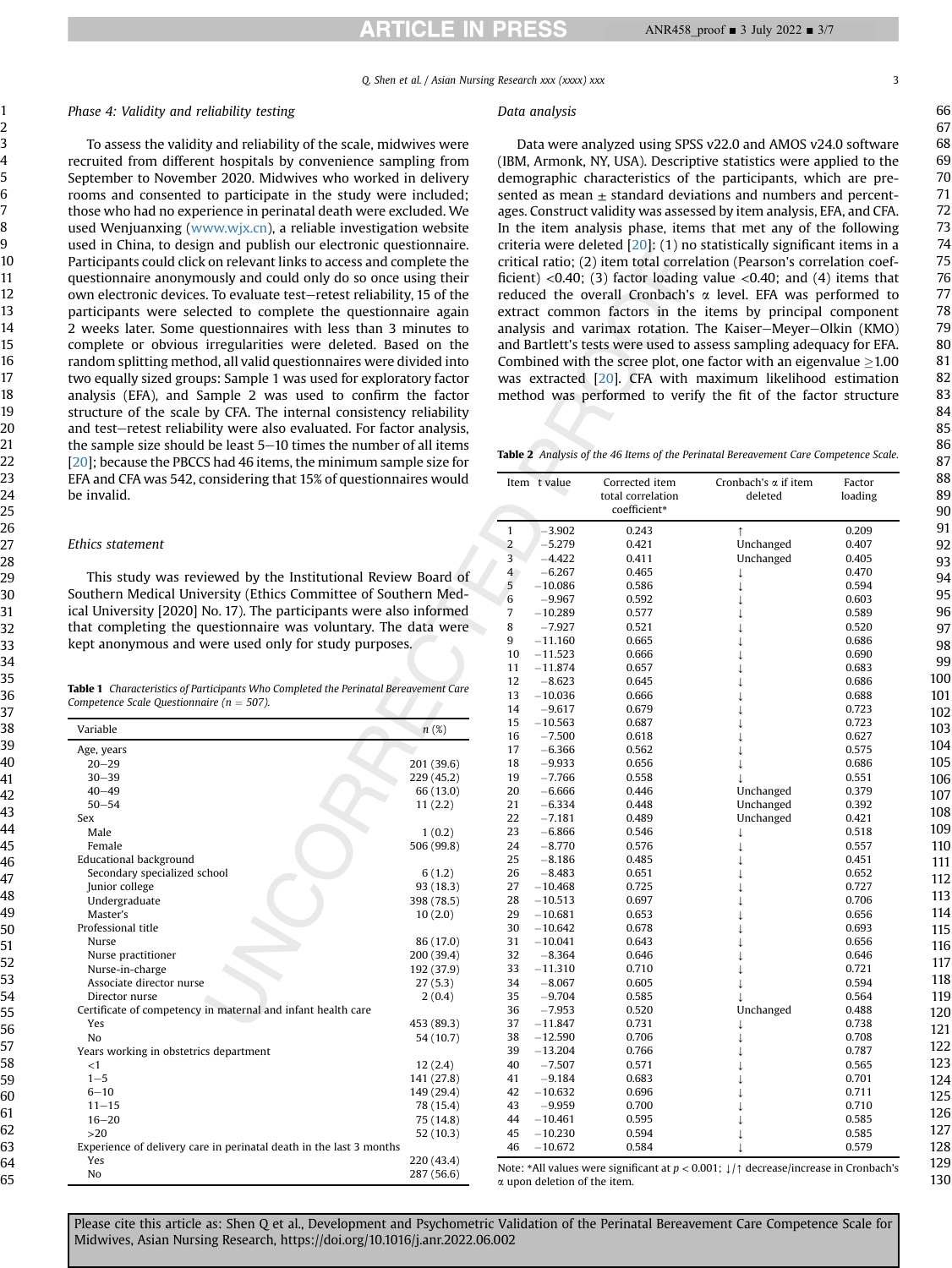4 Q. Shen et al. / Asian Nursing Research xxx (xxxx) xxx

derived from the EFA based on the following indices:  $\chi^2$ /df, goodness-of-fit index (GFI), adjusted goodness-of-fit index (AGFI), comparative fit index (CFI), Tacker-Lewis index (TLI), incremental fit index (IFI), root mean square error of approximation (RMSEA), and root mean square residual (RMR). The  $\chi^2$ /df between 1 and 3, GFI, AGFI, CFI, TLI, and IFI values 0.90 or above, and RMSEA values less than 0.08 with RMR less than 0.05 suggested a good model fit [[21\]](#page-6-20). After CFA, convergent validity was assessed based on the average variance extracted and composite reliability. Reliability analysis was performed by calculating the internal consistency reliability (Cronbach's  $\alpha$  coefficient) and the test-retest reliability (intraclass correlation coefficient) for the total scale and its dimensions, respectively.

A total of 585 questionnaires were distributed, and 507 valid questionnaires were recovered, for a response rate of 86.67%. The

# Results

#### Sample characteristics

507 participants were from 142 different hospitals across China and ranged in age from 20 to 54 years. The participants had worked in the obstetrics department for a mean  $(\pm SD)$  of 10.63  $(\pm 7.61)$  years, and 43.4% had experience in providing care for perinatal death in the previous 3 months. The characteristics of the participants are shown in [Table 1.](#page-2-0)

# Construct validity

#### Item analysis

Data from Sample 1 were used to analyze and select the items. Three items (Items 1, 20, and 21) were deleted according to the exclusion criteria of item analysis, and a trial scale containing 43 items was created ([Table 2\)](#page-2-1).

#### Exploratory factor analysis

To identify the common factors in the items, we conducted seven rounds of EFA. Items with a lower theoretical correlation and factor loading  $<$  0.4 were removed from item selection. In the final round of EFA, the KMO value was 0.903, and the result of Bartlett's

<span id="page-3-0"></span>Table 3 Factor Loading of the Perinatal Bereavement Care Competence Scale with the Maximum Variance Rotation Method (25 Items).

| Item                                                                                                           | Factor loading |                |          |          |          |                |
|----------------------------------------------------------------------------------------------------------------|----------------|----------------|----------|----------|----------|----------------|
|                                                                                                                | Factor 1       | Factor 2       | Factor 3 | Factor 4 | Factor 5 | Factor 6       |
| Item 2: Believing that the grief response of each mother<br>is unique                                          | 0.784          | 0.158          | 0.027    | 0.211    | 0.118    | 0.062          |
| Item 3: Believing that the needs of each bereaved<br>mother are different                                      | 0.841          | $-0.007$       | 0.148    | 0.172    | 0.093    | 0.028          |
| Item 4: Believing that bereaved mothers require<br>support from midwives                                       | 0.692          | 0.236          | 0.231    | $-0.025$ | 0.122    | 0.134          |
| Item 5: Effectively evaluating parents' expectations of<br>pregnancy and parenthood                            | 0.138          | 0.766          | 0.250    | 0.035    | 0.280    | 0.100          |
| Item 6: Effectively evaluating the mood changes of<br>bereaved parents                                         | 0.180          | 0.777          | 0.276    | 0.039    | 0.240    | 0.090          |
| Item 7: Identifying abnormal behavior in bereaved<br>mothers                                                   | 0.113          | 0.772          | 0.269    | 0.104    | 0.108    | 0.119          |
| Item 8: Effectively evaluating the level of family support<br>received by bereaved mothers                     | 0.038          | 0.680          | 0.146    | 0.217    | $-0.030$ | 0.311          |
| Item 11: Easily empathizing with bereaved mothers                                                              | 0.058          | 0.386          | 0.610    | 0.238    | 0.145    | 0.128          |
| Item 12: Accepting different emotional displays by<br>bereaved mothers (e.g., crying and anger)                | 0.143          | 0.172          | 0.797    | 0.156    | 0.092    | 0.221          |
| Item 13: Patiently listening to bereaved mothers                                                               | 0.143          | 0.228          | 0.835    | 0.141    | 0.151    | 0.075          |
| Item 14: Effectively comforting bereaved mothers using<br>appropriate language                                 | 0.079          | 0.241          | 0.816    | 0.170    | 0.252    | 0.068          |
| Item 15: Effectively comforting bereaved mothers using<br>appropriate body language (e.g., hugs and back pats) | 0.087          | 0.268          | 0.812    | 0.184    | 0.176    | 0.105          |
| Item 16: If necessary, leaving bereaved mothers alone<br>under the precondition of guaranteed safety           | 0.238          | $-0.044$       | 0.496    | 0.268    | 0.245    | 0.275          |
| Item 23: Acknowledging parenthood                                                                              | 0.209          | 0.002          | 0.173    | 0.580    | 0.170    | 0.107          |
| Item 27: Asking bereaved parents whether they wish to<br>see their baby after birth                            | 0.118          | 0.076          | 0.239    | 0.739    | 0.335    | 0.143          |
| Item 24: Referring to the baby with the appropriate<br>terms                                                   | 0.007          | 0.414          | 0.076    | 0.651    | 0.055    | 0.167          |
| Item 26: Treating dead babies with sufficient love and<br>respect                                              | 0.108          | 0.068          | 0.268    | 0.773    | 0.231    | 0.041          |
| Item 32: If necessary, informing parents of the possible<br>cause of the baby's death                          | 0.083          | 0.085          | 0.194    | 0.241    | 0.781    | 0.137          |
| Item 34: If necessary, providing information about the<br>autopsy to the parents                               | 0.050          | 0.129          | 0.102    | 0.088    | 0.816    | 0.168          |
| Item 33: If necessary, providing supportive suggestions<br>about future pregnancies                            | 0.166          | 0.207          | 0.234    | 0.282    | 0.722    | 0.140          |
| Item 30: Providing information about maternal<br>recovery (e.g., wound care and lactation suppression)         | 0.225          | 0.206<br>0.207 | 0.304    | 0.300    | 0.528    | 0.142<br>0.212 |
| Item 39: Encouraging parents to be involved in<br>communication and decision-making regarding<br>nursing       | 0.212          |                | 0.348    | 0.390    | 0.461    |                |
| Item 44: Acknowledging my own negative emotions in<br>perinatal bereavement care work                          | 0.085          | 0.091          | 0.201    | 0.093    | 0.168    | 0.841          |
| Item 45: Understanding my own negative emotions in<br>perinatal bereavement care work                          | 0.094          | 0.168          | 0.146    | 0.128    | 0.139    | 0.784          |
| Item 46: Effectively coping with my own negative<br>emotions in perinatal bereavement care work                | 0.051          | 0.270          | 0.107    | 0.150    | 0.199    | 0.692          |

Please cite this article as: Shen Q et al., Development and Psychometric Validation of the Perinatal Bereavement Care Competence Scale for Midwives, Asian Nursing Research, https://doi.org/10.1016/j.anr.2022.06.002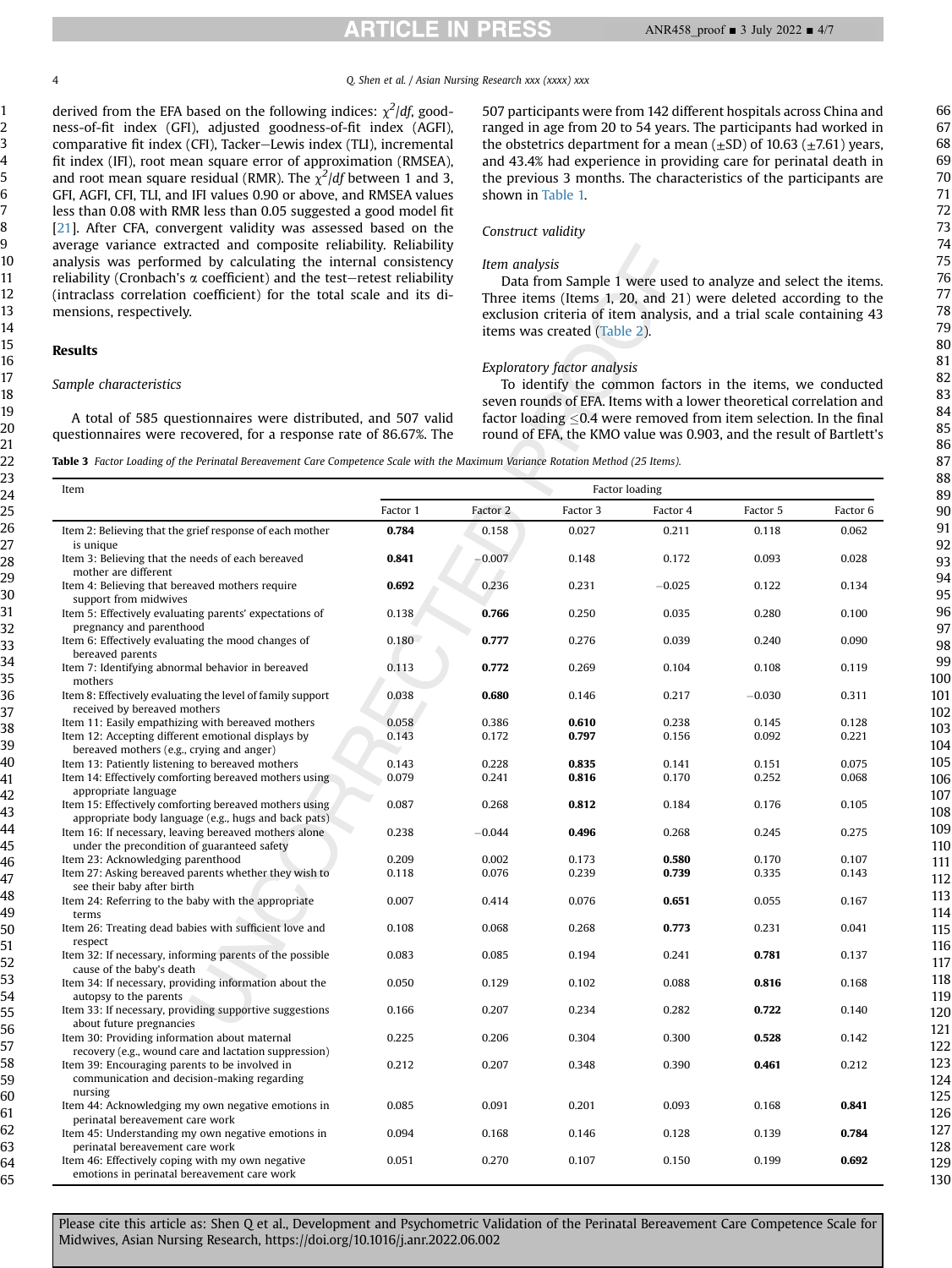# **ARTICLE IN PRESS**

<span id="page-4-0"></span>

Please cite this article as: Shen Q et al., Development and Psychometric Validation of the Perinatal Bereavement Care Competence Scale for Midwives, Asian Nursing Research, https://doi.org/10.1016/j.anr.2022.06.002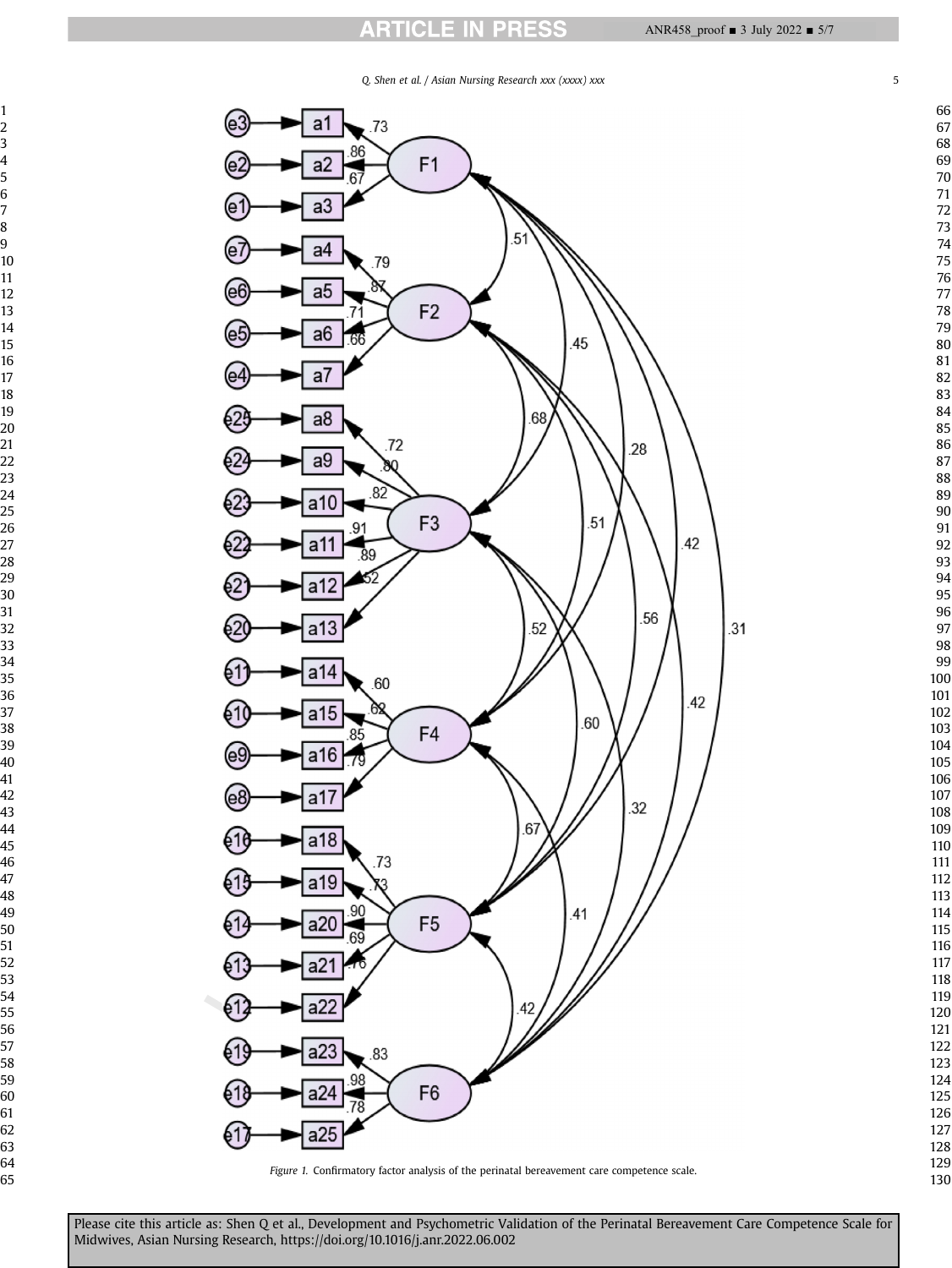#### 6 Q. Shen et al. / Asian Nursing Research xxx (xxxx) xxx

<span id="page-5-0"></span>Table 4 Reliability of the Perinatal Bereavement Care Competence Scale (25 Items).

| Dimension          | Number of items | Cronbach's $\alpha$ | Test-retest reliability |
|--------------------|-----------------|---------------------|-------------------------|
| Maintaining belief |                 | 0.771               | 0.954                   |
| Knowing            |                 | 0.851               | 0.922                   |
| Being with         |                 | 0.900               | 0.895                   |
| Preserving dignity |                 | 0.701               | 0.909                   |
| Enabling           |                 | 0.865               | 0.953                   |
| Self-adjustment    |                 | 0.881               | 0.906                   |

test of sphericity was adequate ( $\chi^2$  = 4021.419, p < 0.001), indicating that the data were appropriate for EFA. Consequently, we removed 18 items (Items 9, 10, 17, 18, 19, 22, 25, 28, 29, 31, 35, 36, 37, 38, 40, 41, 42, and 43), and the principal component analysis identified six factors that accounted for 70.87% of the total variance in the 25 items; these factors were named "maintaining belief," "knowing," "being with," "preserving dignity," "enabling," and "self-adjustment." The factor loading of each item was >0.4 ([Table 3\)](#page-3-0).

## Confirmatory factor analysis

After EFA, a CFA of Sample 2 was conducted based on the sixfactor model, and the results confirmed a structure with a good model fit  $(\chi^2/df = 1.848$ , RMSEA = 0.058, GFI = 0.868, AGFI = 0.835, TLI = 0.932, RMR = 0.035, IFI = 0.942, and CFI = 0.941). Each item loaded significantly on its corresponding factor, with standardized factor loadings ranging from 0.523 to 0.975; average variance extracted in the six domains ranged from 0.500 to 0.742 and composite reliability ranged from 0.799 to 0.895, indicating good convergent validity. The minimum square root of average variance extracted corresponding to the six factors (0.707) was greater than the maximum correlation coefficient between factors (0.633), indicating good discriminant validity. [Figure 1](#page-4-0) shows the CFA model of PBCCS.

# Reliability

The Cronbach's  $\alpha$  for the whole scale was 0.931, and the Cronbach's  $\alpha$  of the subscales ranged from 0.771 to 0.881 ([Table 4\)](#page-5-0). The maximum value for test-retest reliability was 0.968.

# Discussion

The aim of this study was to develop a new scale for assessing the perinatal bereavement care competence of midwives and confirm its validity and reliability. Based on Swanson's Caring Theory, we developed an item pool through semi-structured interviews with midwives [[15\]](#page-6-14) and a review of relevant guidelines [[18\]](#page-6-17). Items from instruments that measure perinatal bereavement care knowledge [[17](#page-6-16)], attitudes [\[16](#page-6-15)], and skills [\[17\]](#page-6-16) were selected and adjusted according to specific clinical circumstances. Unexpectedly, some items could be categorized in more than one dimension of Swanson's Caring Theory in the initial phase of item generation, which was also the major problem encountered in other studies, given that the five caring processes are interrelated [[22](#page-6-21)]. For example, the item "accepting different emotional displays by bereaved mothers (e.g., crying and anger)" could be classified under "being with" and "enabling." Furthermore, some items in "enabling" such as "if necessary, informing parents of the possible cause of the baby's death" were found to be appropriate in the "doing for" dimension when reworded as "help grieving parents understand the cause of their baby's death." Therefore, the definitions of the five caring processes were refined according to basic

principles of perinatal bereavement care as follows: "maintaining belief," which refers to having confidence and faith that the bereaved parents can get through perinatal loss; ''knowing,'' which is striving to understand the meaning of the perinatal loss experience for the couple and assessing the level of support provided by their family; ''being with,'' which includes sharing feelings of grief and conveying ongoing availability without burdening the bereaved parents; "preserving dignity," which focuses on the recognition of parenthood; and "enabling," which involves explaining important information and involving bereaved parents in communication and decision-making regarding nursing [[13,](#page-6-12)[14](#page-6-13)]. These changes were approved by experts through two rounds of consultation. The PBCCS required just  $5-10$  min to complete and can thus be easily adopted in clinical settings.

Although most items were highly sensitive and differentiated, three items ("believing that the bereaved parents can get through perinatal loss," "supporting parents in creating memories through the collection of mementoes such as photographs, handprints, and footprints," and "supporting parenting activities such as holding, bathing, and dressing the baby") were deleted according to the exclusion criteria [[20](#page-6-19)] during the item analysis phase. These changes may raise some professionals' worries about the comprehensiveness of the scale; however, they are more in line with the clinical reality under the Chinese cultural background and may improve the broad applicability of PBCCS. In order to identify meaningful variables, EFA was conducted with the principal component analysis method of extraction and varimax rotation [[20](#page-6-19)]. On the one hand, this yielded a six-factor model were consistent with Swanson's theoretical framework and our previous findings, demonstrating that the PBCCS has good content validity [[23](#page-6-22)]. On the other hand, our findings provide empirical validation of Swanson's five caring processes and further promote the development of caring theory in the field of perinatal loss [[12\]](#page-6-11). The factor structure of the scale was evaluated by CFA using Sample 2  $(n = 254)$ . Most of the indices met the statistical requirements except for GFI (0.868) and AGFI (0.835) although these could be considered as acceptable  $(>0.80)$  [[24](#page-6-23)]. The results of the convergent and discriminant validity tests also confirmed that the scale has good construct validity. It is worth noting that two of the dimensions, "maintaining belief" and "self-adjustment," each had just three items. However, this is a sufficient number to test the characteristics of a specific factor  $[25]$  $[25]$  $[25]$ . The Cronbach's  $\alpha$  and  $test–retest$  reliability of the whole scale were both  $>0.9$ , indicating that the scale has excellent reliability [[26](#page-6-25)].

The results of our analyses demonstrate that the 25-item PBCCS is reliable and valid for assessing perinatal bereavement care competence among midwives. The PBCCS can provide guidance for midwives in their care of bereaved parents and a means for midwives to assess their own level of competence in this aspect of their work. The scale can also be used as a tool to evaluate the effectiveness of perinatal bereavement care education and training. The PBCCS should be validated for other medical professionals who engage in perinatal bereavement care such as obstetricians,

129 130